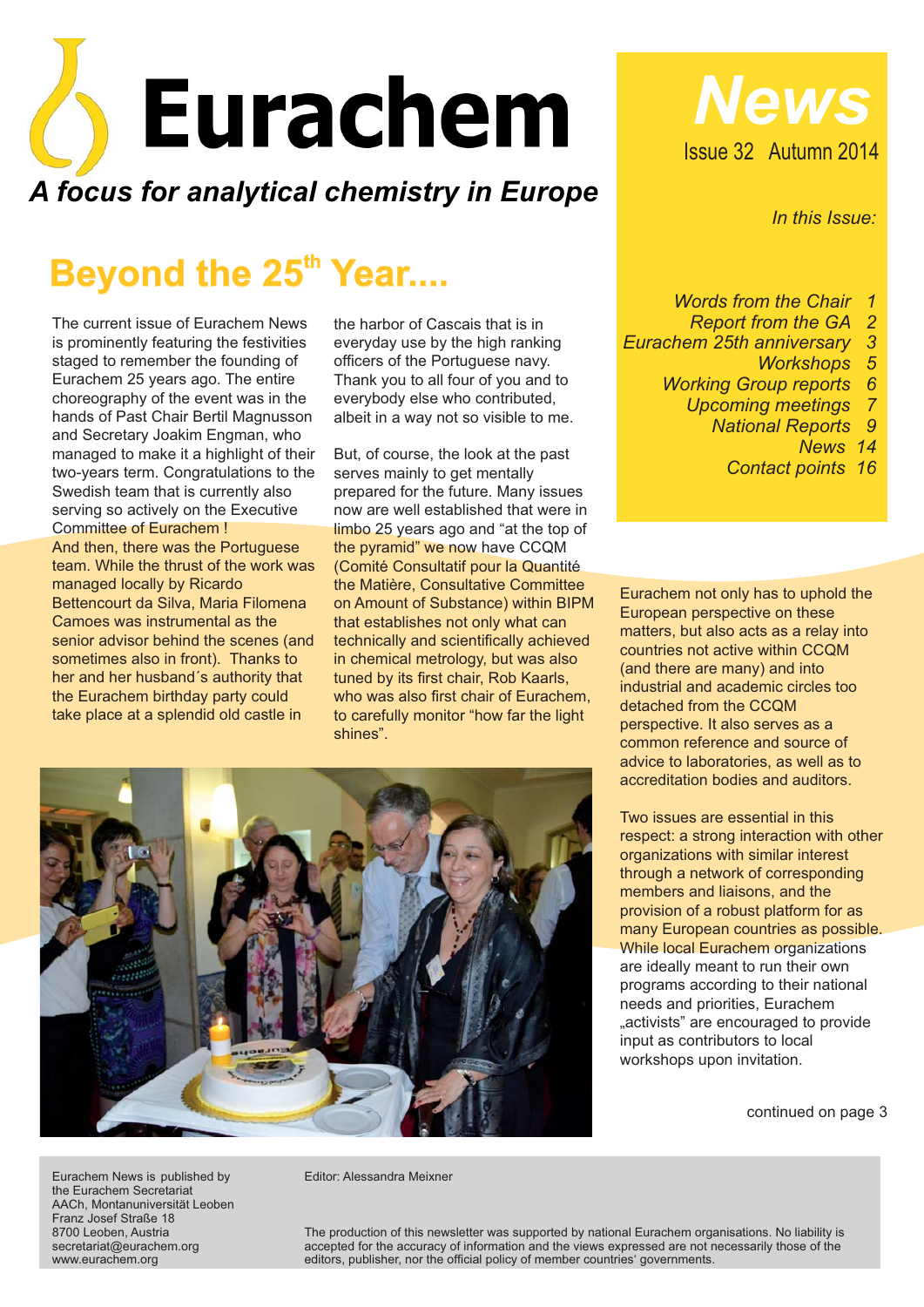### **Report from the General Assembly**

#### The 30<sup>th</sup> General Assembly took **place on 22 and 23 May 2014 l at the Hotel Mundial in Lisbon, Portugal.**

We had 46 participants from 25 countries, including a number of past chairs present for the  $25<sup>th</sup>$  anniversary of Eurachem celebrations, Philomena Camoes, Paul de Bievre, Bernard King, Maire Walsh and Elisabeth Pritchard as past chair of the ETWG. Bulgaria, France, Georgia, Greece, Hungary and Serbia were not represented at this year's GA.

#### **Handover of Chairmanship**

Bertil Magnusson spoke a few words about his 2 year period of chairmanship and especially thanked Steve Ellison for a smooth transition. Wolfhard Wegscheider as new chair thanked Bertil Magnusson for his fresh and heartwarming personal style and commended Joakim Engman for leaving the finances in perfect order.

He then went on to speak about his vision for the coming two years.

- help laboratories achieve the fitness for purpose
- offer guidance by disseminating information
- offer a platform for networking on a national and international level
- fulfill the mission of educating and training, especially young people who move through the ranks of an organisation

#### **Progress on Eurachem work items:**

Eurachem has a new policy on the appointment of officers and a new website policy. There are 3 Eurachem guides under review.

The new guide on Target Uncertainty was presented for comments. The discussion was spirited and fruitful, it was decided to review the draft and present it for a vote at the next GA. The leaflet on Bias also needs a little more work before publishing.

#### **Presentations from Liaisons**

- This year we had reports from:
- Nordic Methods Committee on

Foods

- European Cooperation for Accreditation ( EA ) and the EA/Lab **Committee**
- Permanent Liaison Group
- EA-Eurolab-Eurachem working group "Proficiency Testing in Accreditation"
- Eurolab
- Euramet
- European Association for Chemical and Molecular Sciences
- Consultative Committee for Amount of Substance ( CCQM )
- Codex Alimentarius and Interagency Meeting
- International Laboratory Accreditation Committee/ Laboratory Committee
- International Laboratory Accreditation Committee
- International Union of Pure and Applied Chemistry
- ISO REMCO Committee on Reference Materials

**Next General Assembly** will be held in Warsaw, 26-29 May 2015.

*Alessandra Meixner*



#### **Membership & Representation**

Georgia is new associate member. Regrettably Malta has left Eurachem.

Manfred Golze from Germany is retiring. We thank him for serving many years as liaison from Eurolab to Eurachem and welcome Michael Koch as new national delegate for Germany.

Barbara O'Leary and Michael Fay are the new national delegates for Ireland. Maire Walsh left some big shoes to fill. We also welcome Pawel Majek from the Slovak Republic and Alfonso Gonzalez del Rey Estevez from Spain.

Caroline Laurent from BIPEA will be representing France. Michela Sega from Italy is replacing Enzo Ferrara.

Miloslav Suchanek is retiring, he served Eurachem as Chair from 2010 to 2012 and as Past Chair from 2012 to 2014. He was our liaison to and from ISO REMCO. A big thank you to Miloslav, he will be greatly missed.

Wolfhard Wegscheider from Austria is Eurachem's new Chairman. Prof. Wegscheider is one of the founding members of Eurachem and well known to most of the Eurachem community.

Bertil Magnusson from Sweden has finished his term as Chairman and will be Past Chair until 2016.

David Milde from Czech Republik is now Vice Chair and will take over Chairmanship in 2016.

Joakim Engman, our last secretary and treasurer, was elected member to the Executive Committee for the next 3 years. Eugenia Eftimie Totu will remain member of the executive committee for another 3 years.

Alessandra Meixner from Austria will serve as secretary until 2016.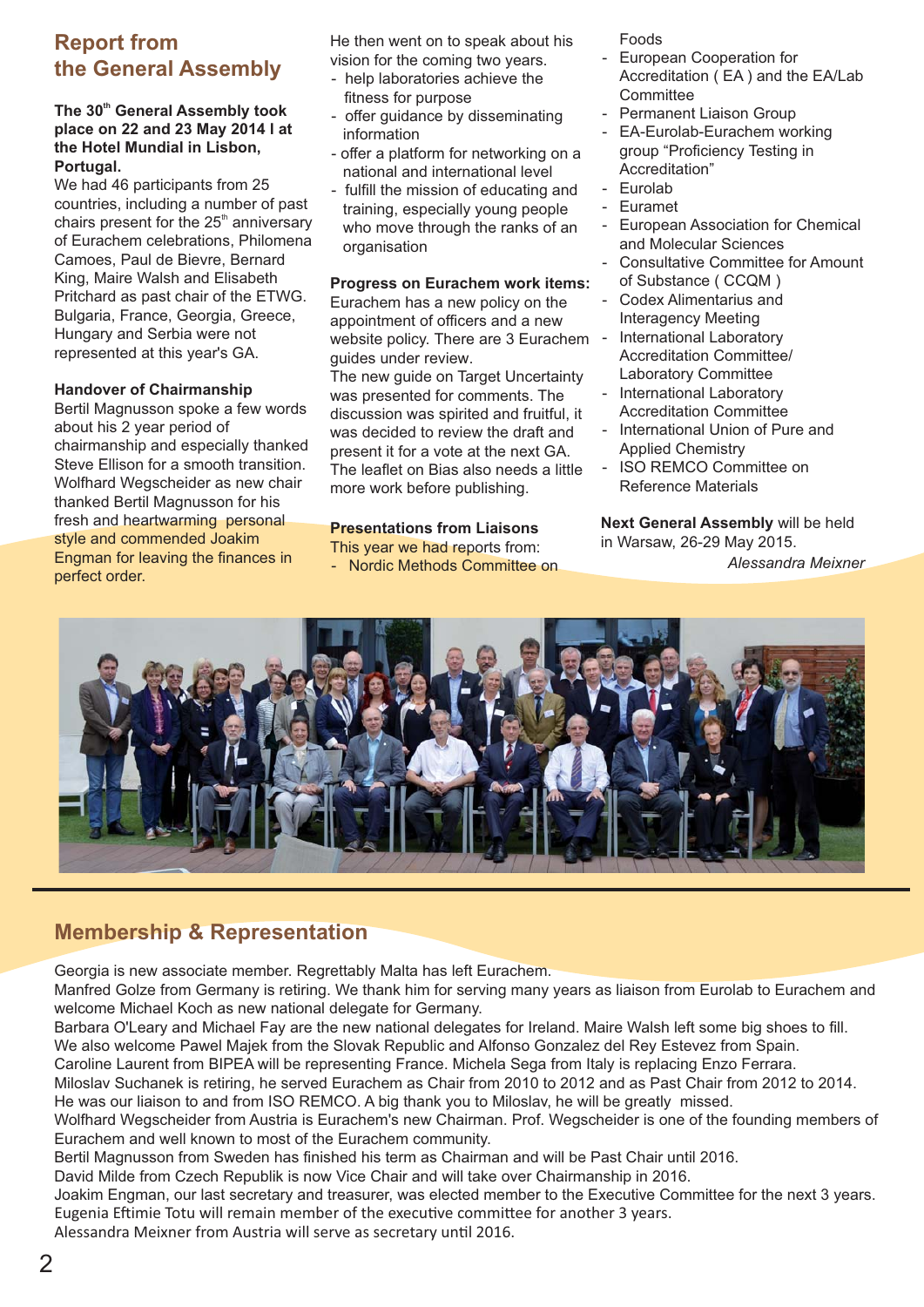# **Eurachem 25<sup>th</sup> Anniversary**



The difference between an organisation and its members is that an organisation, if vital, can easily outlive its members. Eurachem is now 25 years of age and most of the members are over 25 years old. Today Eurachem is vital and the membership is growing. Eurachem guides are being used more and more, and our workshops are well attended with participants from around the world. So there is a good chance that Eurachem will reach 50 years of age, even if many of us will not be able to celebrate that historical moment. But we did celebrate the 25 year anniversary in Lisbon, perfectly organised by our Portuguese team led by Ricardo Bettencourt da Silva.

The birthday party was held in Palácio Seixas, a prestigious premises in Cascais outside Lisbon housing the Portuguese Navy Mess (I even had to bring a tie this time). Except for Rob Kaarls and Veikko Komppa who were not able to come, and Ed de Leer who is sadly no longer among us, we managed to gather all the past chairs and Alex Williams, one of the founding members of Eurachem. Alex was presented with a glass vase with a Eurachem inscription. The past chairs received nice photo books about Eurachem activities and souvenirs from Portugal prepared by Carla, the wife of Ricardo.

The past chairs had an opportunity to give a recollection of their Eurachem time in a three minute speech. Alex's wife Beryl – a regular attendee at Eurachem events – also gave a short speech. The small competition was to be as close as possible to 3.00 minutes. The winner was definitely Bernard King who gave an interesting recollection of the founding of Eurachem in exactly 2 minutes and 57 seconds.

The venue close to the sea was wonderful, the food delicious, the wine excellent, and the entertainment hilarious (including a specially prepared 'Eurachem song') which, together with the company of other Eurachem members, made it an evening I will keep in my memory.

In order to mark the anniversary there was a workshop on measurement quality (see separate article), and two papers have been prepared for the journal 'Accreditation and Quality Assurance' (AQUAL). The first paper outlines the history of Eurachem and



the second attempts to assess the impact of the first 25 years of Eurachem activities.

Both papers can be found in AQUAL this year but also on our website, www.eurachem.org.

> *Bertil Magnusson, Past Chair*



#### **Beyond the 25<sup>th</sup> year....** continued from page 1

The task of disseminating best practice to the laboratories still remains an enormous one as every new lab person at the bench needs a minimum of understanding and proficiency. New methods of analysis in biochemistry and medicine ( "multiomics") are also quickly gaining ground and require a fresh look at routines and actions with respect to quality issues.

#### The two central issues however remain: how to get hold of reliable

standards, and, secondly, how to establish the optimal procedure to achieve an uncertainty level that is fitfor-purpose, particularly when there is more and more bioinformatics involved in the extraction of information.

Yes, I have no doubts, advances in methodology continue to provide for a busy future for Eurachem.

> *Wolfhard Wegscheider Chair*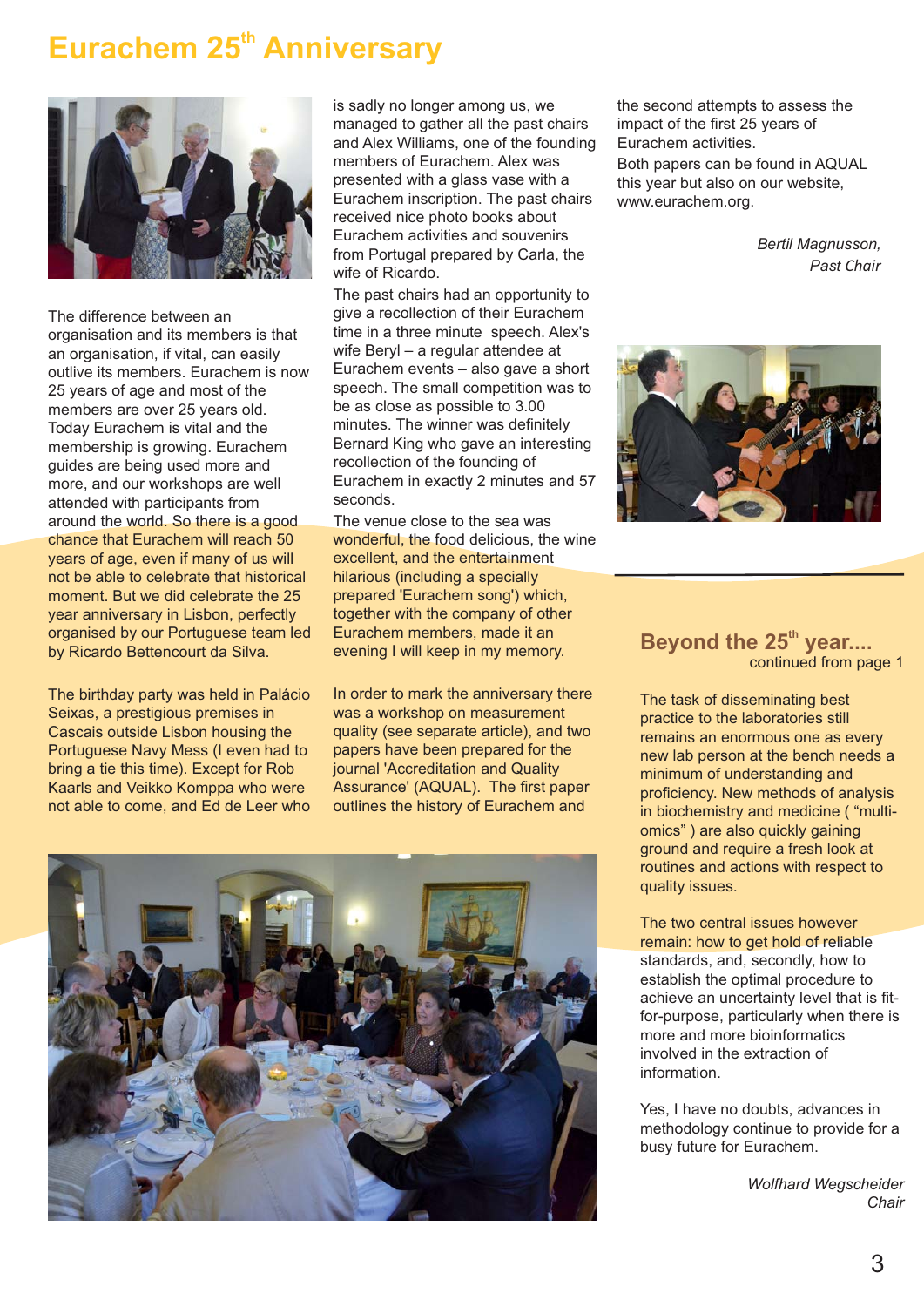# **We remember**



**Paolo Bianco**

Dr Paolo Bianco, the Director of the Testing Laboratories Department at ACCREDIA, passed away suddenly on October 4th.Dr. Paolo Bianco has received his professional formation in Turin to which he has remained bound even after moving to Rome to become Director of the SINAL, which later became ACCREDIA's testing laboratories. In this role he managed to convey to employees his expertise and enthusiasm for the job.

He was able to set aside personal aspirations, to always encourage the most appropriate choices to put Italy in line with European Union requirements.

The sad news also hit colleagues of EA and ILAC hard, where he was responsible for the accreditation of testing laboratories.

He was a great man, both professionally and personally, and will be remembered for his great expertise and also an extraordinary humanity.

> *adapted from eulogy of Frederick Grazioli President ACCREDIA*





#### **John Green**

Eurachem regrets the recent loss of Dr John Green, a General Assembly member from the UK. John Green was an industrial analytical chemist, moving into industry after his PhD in 1971. His career included research into polymerisation catalysts, flavour isolation and the development of on-line analysis to manufacturing processes. He nonetheless retained contact with academia, both as a visiting lecturer at Hull and Dublin City universities and as an external MSc examiner. Throughout his industrial career and into retirement, John was a very active member of the Royal Society of Chemistry, serving at local section level and with the society's Analytical Division (as Council Member, President and Treasurer). He served as a Eurachem UK delegate, nominated by the RSC, at Eurachem General Assemblies, reporting back to the RSC and actively supporting Eurachem-UK activities. As an industrial chemist, John brought a welcome sense of practicality and industrial relevance to his professional activities, as well as a strong sense of the importance of analytical quality assurance and of the importance of international harmonisation.

He will be missed by all of his professional colleagues, within and outside Eurachem.

*Steve Ellison*

# **New Book**



#### **Laboratory Statistics by Anders Kallner**

Statistics is the science – and art – of describing sets of data in terms of probabilities, no matter if it refers to comparisons of events or results, uncertainties, or central tendencies. Statistics is a subject almost all, perhaps all, laboratorians have been exposed to during education and training and something almost everybody meets in daily life. Neverthe-less, as soon as we are confronted with results or a computational problem outside our daily routines the question arises what is valid and exactly how were the formulas? Are there any caveats or precautions I need to consider? Is there any help available outside the complex statistical software? Can I do the calculations myself, rapidly and correctly ?

The handbook "Laboratory Statistics" is meant as a compendium, to simplify recollection of statistical knowledge that might have fallen out of the immediate memory. Laboratory Statistics not only contains the most fundamental definitions of statistical entities but also more advanced procedures. Together it covers virtually all you need in ordinary laboratory work. The author has bent his back to write the formulas in an expanded format to avoid the mathematical shorthand, although many find that elegant. Many formulas therefore occur in different forms and formats to facilitate recognition across cultures. In addition, there is a comprehensive, yet informed, selection of metrological terms, chosen from VIM to enhance understanding and communication in the field.

*Bertil Magnusson*

eBook ISBN : 9780124169739 Print Book ISBN : 9780124169715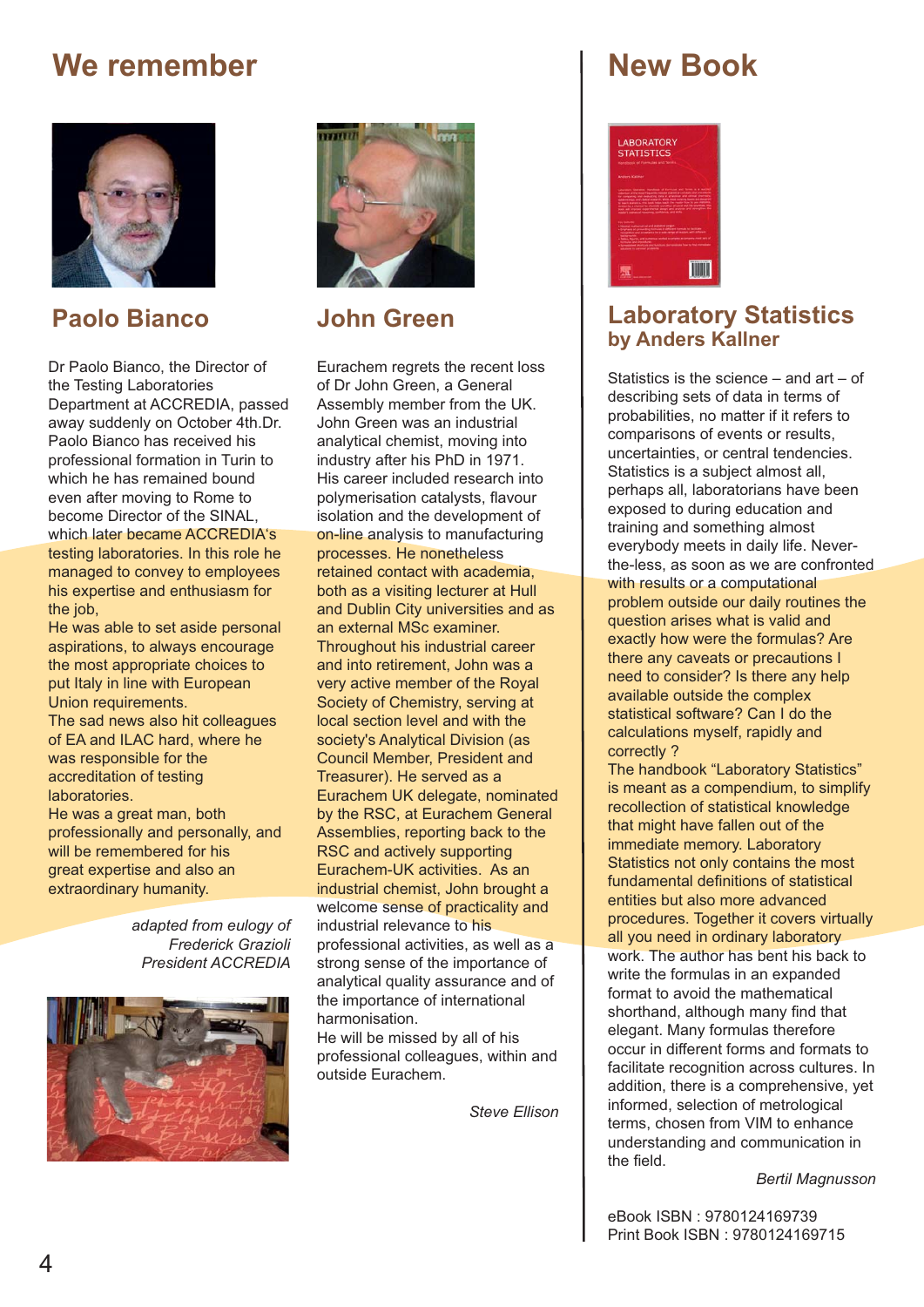# **Eurachem Workshops 2014**

# Workshop on Quality in Analytical Measurements - From Specification to Decision, May 2014, Lisbon, Portugal

From 19 to 21 May 2014 Eurachem held a workshop on "Quality in Analytical Measurements", with the subtitle "From specification to decision" in Lisbon. This workshop was organised by the Working Group on "Measurement Uncertainty and Traceability" with the collaboration of the chairs of the ETWG, MVWG and PTWG. The local organizers were led by members of the Faculty of Sciences of the University of Lisbon. RELACRE, the Portuguese association of accredited laboratories, was particularly important for the advertisement of the event in Portugal.

The workshop discussed all stages of the measurement cycle and some

quality assurance tools that ensure the adequacy of the produced measurements for its intended use. There were 5 sessions: "Eurachem 25th Anniversary - The measurement cycle", "Setting requirements for measurement validation", "Bias evaluation and proficiency testing", "Measurement traceability and uncertainty", "Compliance assessment" and "Quality Assurance and Training".

The workshop started with a presentation by Alex Williams about why and how Eurachem was founded and closed with a discussion about future activities of Eurachem initiated by the former chair Maria Filomena Camões.

Sessions were accompanied by breakout session that allowed participants to share experiences and positions. Participants were asked to suggest how Eurachem can play an active role in areas that demand progress.

The 137 participants of the workshop from 36 countries and 3 continents gave a very positive feedback. The book of abstracts, some presentations and pictures are available on the workshop website (http://eurachem2014.fc.ul.pt) The most relevant information of the workshop is also available from www.eurachem.org.

*Ricardo Bettencourt da Silva*



# 8th Eurachem Workshop on Proficiency Testing in Analytical Chemistry, Microbiology and Laboratory Medicine, October 2014 Berlin, Germany

From the  $6<sup>th</sup>$  to  $9<sup>th</sup>$  October, 245 delegates from 64 countries gathered in Berlin for this triennial event bringing together the world's leading proficiency testing (PT) providers, along with accreditation bodies, other regulators and a number of users of PT, in order to debate the latest developments in international standards and operational practice within the sector. The Workshop was organised by the Eurachem Proficiency Testing Working Group, in co-operation with CITAC and EQALM, and was supported by a number of organisations.

The workshop covered a number of

key topics through keynote speakers, short presentations, poster presentations (77 in total) and discussion groups. The key topics discussed were:

- Review of ISO/IEC 17043
- User perspective of PT
- Sampling PT
- The revised ISO 13528
- PT in developing countries

- Harmonisation of performance assessment in qualitative PTs

Prior to the workshop two training sessions were held on the topic 'ISO 13528 and beyond'.

Feedback from the delegates reflected the great success of the event which provided good interactive participation and cross-fertilisation of ideas.

Copies of many of the presentations and posters are available on both the Workshop website

(www.eurachempt2014.de) as well as the Eurachem website

(www.eurachem.org). A number of papers will be developed from the various presentations, including feedback from the working groups, and published as a topical focus in an issue of Accreditation and Quality Assurance (Springer Verlag).

*Brian Brookman Michael Koch*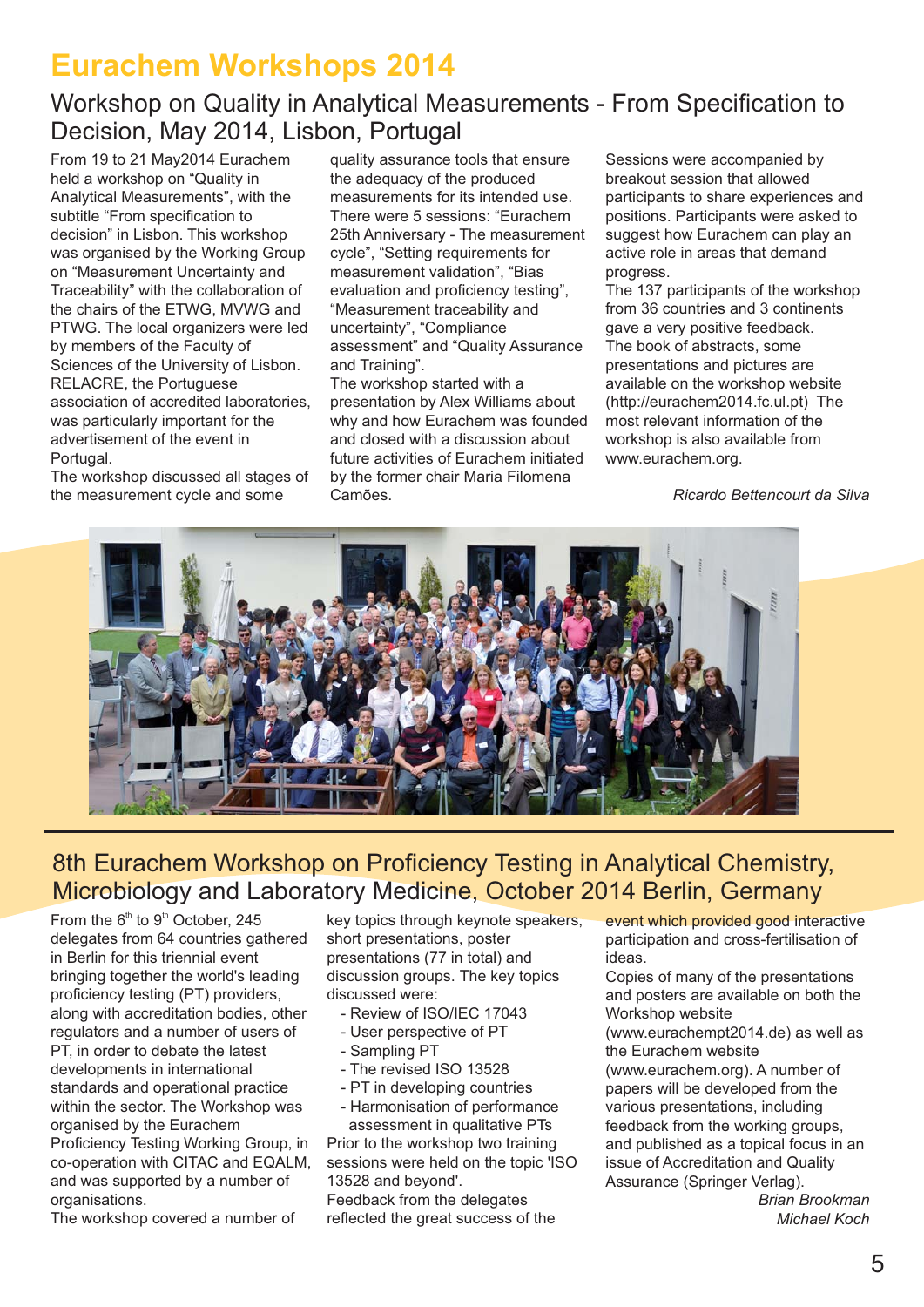# **Working Group Reports**

#### **Eurachem Education and Training Working Group**

The Education and Training Working Group held a successful meeting in Lisbon in May. During the year we have been pleased to welcome new members from Germany, Slovakia and Turkey. Working group members have been working to collate a bibliography of quality assurance training resources. The list of resources has now been published as a 'Reading List', available as both a pdf and webpages, in the Publications section of the Eurachem website. The list will be reviewed and updated annually by the working group. A key task for the group in the coming year will be the revision of the Eurachem 'Guide to Quality in Analytical Chemistry: An aid to accreditation'. A task group has been formed and a 'kick-off' meeting held. Work on the revision will continue in the coming months. The revision will bring the guide into line with ISO/IEC 17025 requirements and ensure that the terminology is consistent with current international vocabularies. The working group is also preparing a leaflet. 'The right word for every concept: The way out of the tower of Babel' which aims to highlight the importance of consistent terminology in analytical science, and raise awareness of the VIM and the Eurachem guide on terminology in analytical measurement.

*Vicki Barwick*

#### **Uncertainty and Traceability Working Group**

The Uncertainty and Traceability Working Group held a meeting at LGC in December 2013. The main activities of the working group have been preparation for the workshop in Lisbon, drafting of the guide on target uncertainty and consideration of bias evaluation and its uncertainty. The Traceability guide is under revision. The working group will also meet on Wednesday 21st of May in Lisbon mainly to evaluate the workshop. *Alex Williams*

#### **Method Validation Working Group**

The MVWG is now consisting of 20 members representing 11 different countries.

The year 2013 was finally the year where the work on revision of the "Fitness for Purpose" guide was put on track for real and a significant progress was made towards a revised version of the guide.This is not least thanks to Bertil Magnusson and Ulf Örnemark (assisted by Vicki Barwick), who by end of 2012 offered to act as editors in the process – but also thanks to an active and growing working group.

Activities have been centered around 3 meetings, – with a lot of communication and commenting going on within the WG in periods in between:

The first meeting in connection with the GA in Helsinki, May 2013 was held with 8 participants (among those 2 new members of the WG). Some of the members who had made their apologies for the meeting had also contributed with written comments. All comments were taken into a new draft of the  $2^{nd}$  version.

A 2-day meeting was held in Berlin in September 2013 with 6 participants discussing intensely the 50 pages of comments sent in during the periods since the previous meeting and additionally two excerpts from the text on specific subjects (LOD/LOQ and trueness). The discussions resulted in a new draft document sent out for further commenting within the WG. At the meeting suggestions for additional subjects to be included in an additional new guide (or new annexes to the existing one) were discussed, partly based on outputs from the WS in Berlin May 2012.

In addition to the new items it was strongly agreed within the group that a set of good and useful examples of typical validation protocols following the recommendations in our guide should be established. After formal approval such examples might be published on the Eurachem website.

In January 2014 another 2-day meeting was held in Rome with 9 participants (incl. 2 new members) and again intense and fruitful discussions led to new suggestions for revised text in a new version of the guideline. As it was impossible to agree on a final draft during the meeting, specific subjects were given to 4 sub-groups to elaborate on. A final draft could finally be sent out to members of the GA for commenting by end of February.

At this meeting it was also decided to set up a plan for the future work in the WG. The group will hold 2 regular meetings a year (January & June). After the completion of the revision of the quide relevant subjects that have come up might be tackled in the form of annexes to the validation guide.

After looking at the comments coming in from the GA representatives we were able to present a voting draft at the WG meeting in Copenhagen in June 2014. This led finally to the publication of the revised guide, **see separate article on page 7.**

Among the subjects considered for further discussion/elaboration are:

- Multi-parameter methods
- · Multi-matrix methods
- **Robustness**
- Planning including efficient design
- Validation report outline
- Use of data from published standard
- Use of data from the validation study
- Setting performance requirements
- · Verification of test kits/automated analysis (black box)
- Extent of validation see IUPAC single lab guide p. 844
- Method validation/instrument qualification
- . Calibration of analytical instruments

A priority list will be discussed within the WG and 1-2 subjects given to sub-groups within the WG for elaboration of drafts for discussion at the planned WG meetings in the future.

*Lorens P. Sibbesen*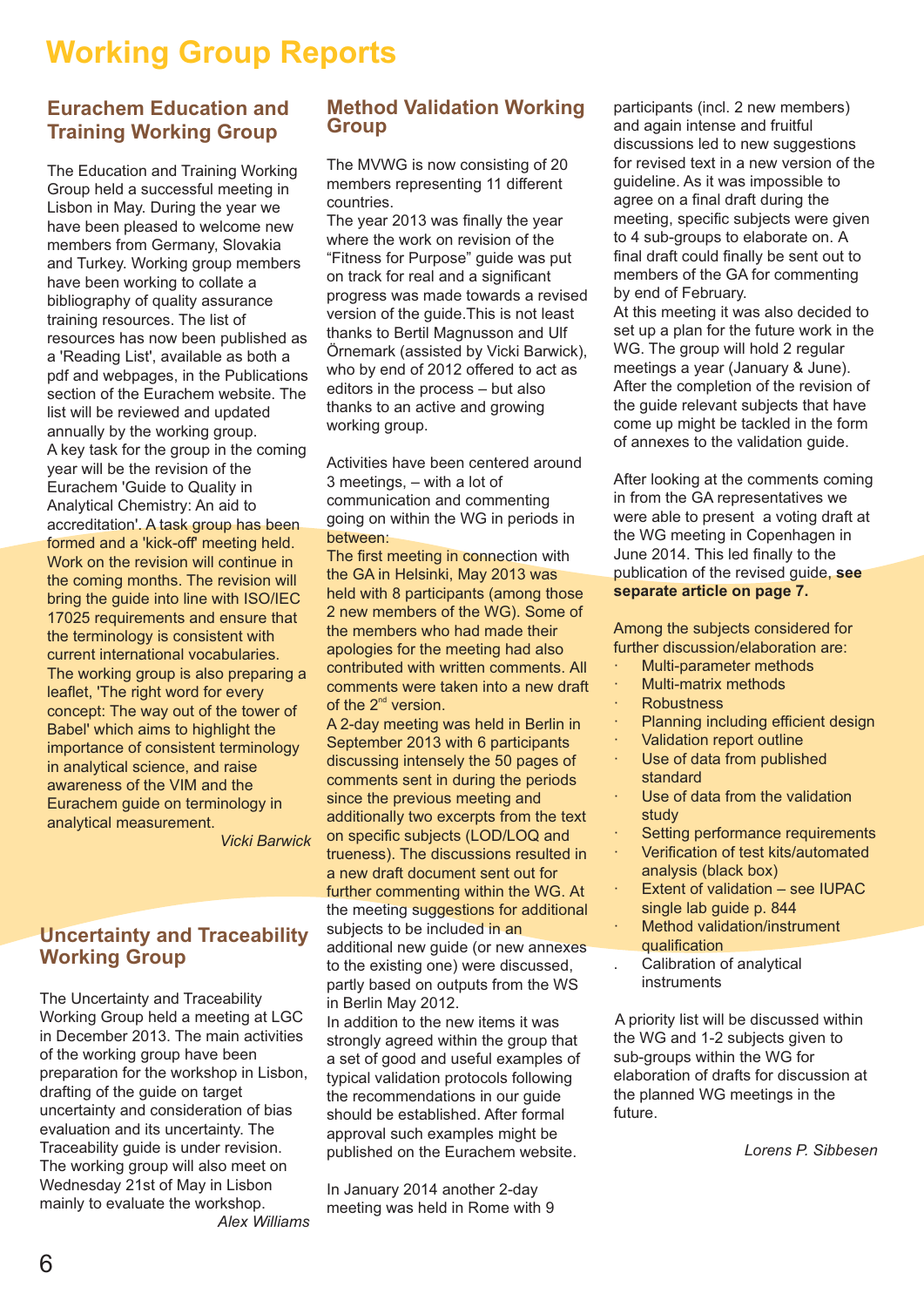#### **Proficiency Testing WG**

The EURACHEM Proficiency Testing Working Group (PTWG) continues to make progress on a number of work activities:

The latest PT leaflet – "How can proficiency testing help my laboratory?" has been finalized in English and is published on the Eurachem website. Translations are in progress and so far the following versions are available on the website: Croatian, Czech, Estonian, Italian, Serbian, Slovakian, Spanish, Swedish, Turkish and Ukrainian. The production of guidance on the performance evaluation in qualitative and interpretative PT/EQA schemes is progressing. A survey to current PT/EQA providers to enquire how they currently evaluate performance in qualitative and interpretative schemes has been undertaken which has generated a large amount information. The information is currently being reviewed.

The final arrangements are being made for the 8th PT workshop being held in Berlin on the 6th to 9th October 2014. A report about this is on page 4.

Work continues on two new leaflets: "Planning and frequency of participation" and

"Selecting appropriate PT schemes".

Three new members, from France, Italy and Spain have joined the WG and will attend their first meeting in October.

Current members of the PTWG are: Brian Brookman, UK, (Chair), Caroline Laurent, France, Tracey Noblett, UK, (Secretariat), Dragan Nikolic, Serbia, Ewa Bulska, Poland, Ulf Örnemark, Sweden, Owen Butler, UK, Marina Patriarca, Italy, Laura Ciaralli, Italy Kees van Putten, The Netherlands, Vicente Catalán Cuenca, Spain, Piotr Robouch, EU, Andreja Drolc, Slovenia, Lorens Sibbesen, Denmark, Michael Koch, Germany, Ulla Tiikkainen, Finland.

**Upcoming Meetings and Workshops**

**CITAC/ Isranalytica International Workshop on Human Errors and Quality of Chemical Analytical Results**

14-15 January 2015, Tel Aviv (Israel)

**Eurachem 31<sup>st</sup> General Assembly** and Eurachem 50<sup>st</sup> Executive **Committee Meeting** 26 29 May 2015 Warsaw (Poland ) -

**Eurachem 51st** Executive **Committee Meeting** 25 Sep 2015, Graz (Austria)

**Eurachem 32<sup>nd</sup> General Assembly** 9-13 May 2016, Ghent (Belgium) in connection with a workshop on a topic on Method Validation

*Brian Brookman*

# **New version of the popular "Fitness for Purpose" Guide!**

The Eurachem Guide **"Fitness for Purpose of Analytical Methods. A laboratory Guide to Method Validation and** Related Topics" was first issued in 1998 and has been very popular over the years. It has actually been the 2<sup>nd</sup> most downloaded document from the website, only "beaten" by the MU guide!

Already some years ago, the Executive Committee saw the need for a revision of the guide, and the Method Validation Working Group (MVWG) was revived. So, now after 3-4 years of intensive work within the MVWG a  $2^{nd}$  version was released this October, taking in account experiences gained over the years, new applications, renewed requirements in the field, but basically keeping the same structure of the guide. The text in the various sections has been thoroughly discussed, updated – and in some cases reworded, especially on the subjects " Limit of detection and limit of quantification" (sect. 6.2) and "Working range" (sect. 6.3)

The guide is aimed at in-house validation, focusing on mostly quantitative analysis.

,

**Annex A** of the previous version was dealing with definitions. This has been replaced by references to the VIM3 and the Eurachem guideline "Terminology in analytical measurement" (TAM, also freely downloadable from the Eurachem website).

Two new annexes for better understanding of the statistical methods for the evaluation of validation data have been added **Annex B**: "Statistical basis of limit of detection calculations" and **Annex C**: "Analysis of Variance (ANOVA)".

Annex D "Notes on qualitative analysis" and a small sub-section (6.2.5) on "Capability of Detection" deals with some problems in Qualitative Analysis.

The new version includes a "Quick Reference" for every validation parameter with an instruction on how to deal with that specific validation parameter in practical circumstances.

We, the members of the MVWG, are convinced that this new version will be as popular as the old one. It is planned to make some worked examples of applications within the scope of the quide available on the Eurachem website. Also a workshop is planned for May 2016 on a related topic in connection with the GA 2016 in Ghent.

Special thanks go to the two editors Bertil Magnusson and Ulf Örnemark who took upon them the vast task of keeping track of all the comments made and finally combining everything nicely into the new version and to all the members of the WG for all the voluntary work.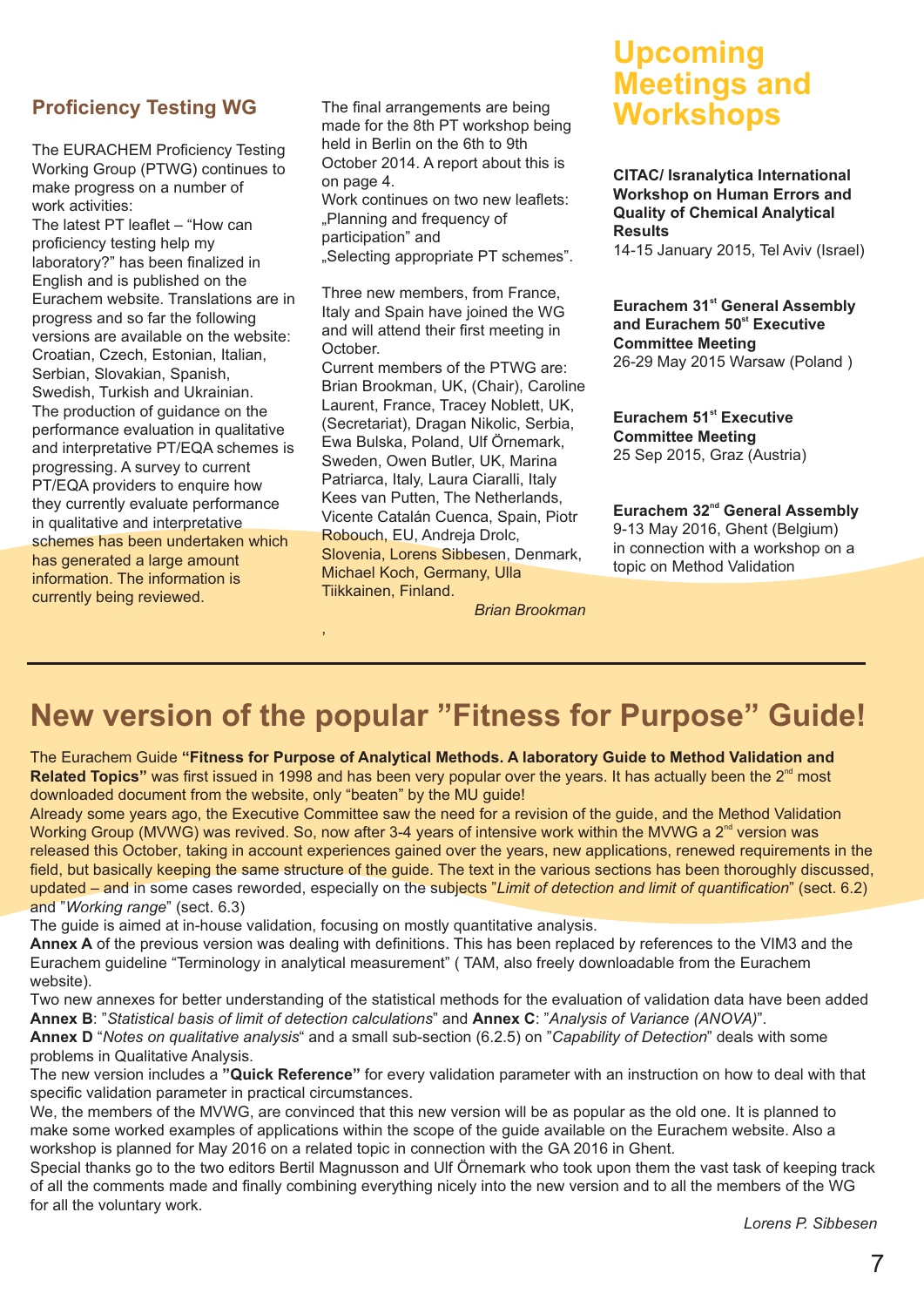# **National Reports**

The work within our national Eurachem organisations is one of the most important channels to convey our message to the laboratories and our stakeholders. Below you will find reports about activities in the national organisation.

# **Austria**

Wolfhard Wegscheider from Austria is Eurachem's new Chairman. He represents the Austrian Society of Analytical Chemists ASAC (www.asac.at) within the Austrian Chemical Society (www.goech.at), an original signatory of the MoU in 1989. Dr Wegscheider is a member of the working group on Measurement Uncertainty and Traceability and of the working group on Education and Training. He is currently Professor of General and Analytical Chemistry at the Montanuniversität Leoben, where he also served as Rector (President) from 2003 to 2011.

Among the achievements is the high visibility and very prominent representation of quality matters in all chemistry curricula both at the secondary school and university level. The main activity within Eurachem Austria is the post-graduate training for academic and non-academic staff. The 4 weeks course is now in its  $14<sup>th</sup>$ year, last year there was a very high participation with 36 students. Austria is also holding the Eurachem Secretariat until May 2016.

*Alessandra Meixner*

# **Belgium**

BELAB is member of Eurachem and Eurolab. The association has an executive board with 9 members and counts 50 members in the GA. Members of the Executive committee of BELAB are represented in several advisory boards of BELAC (Belgian accreditation authority). Since 2012, BELAB has been led by Isabelle Vercruysse (chair) and Philippe Dewolfs (vice-chair). In 2013, BELAB gave to his members on the yearly GA meeting a report of the questionnaire survey they organized late 2012. This survey gave

a good view about how the relation is between BELAC (Accreditation body in Belgium) and their clients. The response of the survey was 62,5%. The information was spread by mail to all members.

BELAB presented the results of the questionnaire survey to the BELAC advisory board.

In autumn 2013, a new website www.belab.be was created which came online early 2014. This website gives on different levels information to members (with password) and people who are interested. Eurachem events, guides, general information, …are also distributed by this way. A BELAB seminar was organized in March 2014 in Brussels. About 130 persons (70 Flemish and 60 French speaking people) from very different fields (pharmacy, textile, water, food, medical labs …..) attended the seminar. The seminar was organized in cooperation with BELAC. The topics of the seminar were: measurement uncertainty, non conformities and flexible scope. In the introduction given by the president and vice president of BELAB, the work of BELAB, Eurachem and Eurolab was presented. In spring 2015 BELAB will organize a workshop in cooperation with BELAC about internal audit and validation of software used in the lab.

**In May 2016 BELAB will organize the Eurachem General Assembly and The Eurachem Executive Spring Meeting in connection with a workshop on a subject based on the new Eurachem validation guide.**

The Eurachem activities and information is diffused through the new website and in a presentation on the GA. The Eurachem Informative Bulletin is distributed among the members.

# **Bulgaria**

In 2013 the Third Edition of the EURACHEM /CITAC Guide "Quantifying Uncertainty in Analytical Measurement" was translated in Bulgarian language supported by UBM and disseminated in paper and electronic form.

Several seminars and specialized courses for representatives of laboratories for testing and calibration were organized on the subject of:

- Uncertainty in sampling: Assessment of the measurement uncertainty in testing (March 2014).
- Good laboratory practice: Technical requirements and operators, influences on assurance of reliable and metrological traceable results of measurement in testing and calibration. Practical application of CRM (December 2013).

Lectures were given on themes from following EURACHEM Guides, part of which have been translated in Bulgarian language:

"Measurement uncertainty arising from sampling "(2007); Traceability in Chemical Measurement (2003); Guide to Quality in Analytical Chemistry (2002); The Selection and use of Reference Materials (2002); Terminology in Analytical Measurement: Introduction to VIM 3".

Until the end of 2014 a publication in the bulletin about Guide QUAM, 2012, is planned aimed at experts working in field of chemistry.

A program for training courses with the participation of the BULCHEM section was drawn up and discussed by the Board of UBM on the following subjects:

- QUAM 2012 Guide with examples in the field of chemistry
- Calibration of measurement instruments: spectrophotometers, chromatographs and spectrometers on the base of good laboratory practice.

*Dimitar Stankov*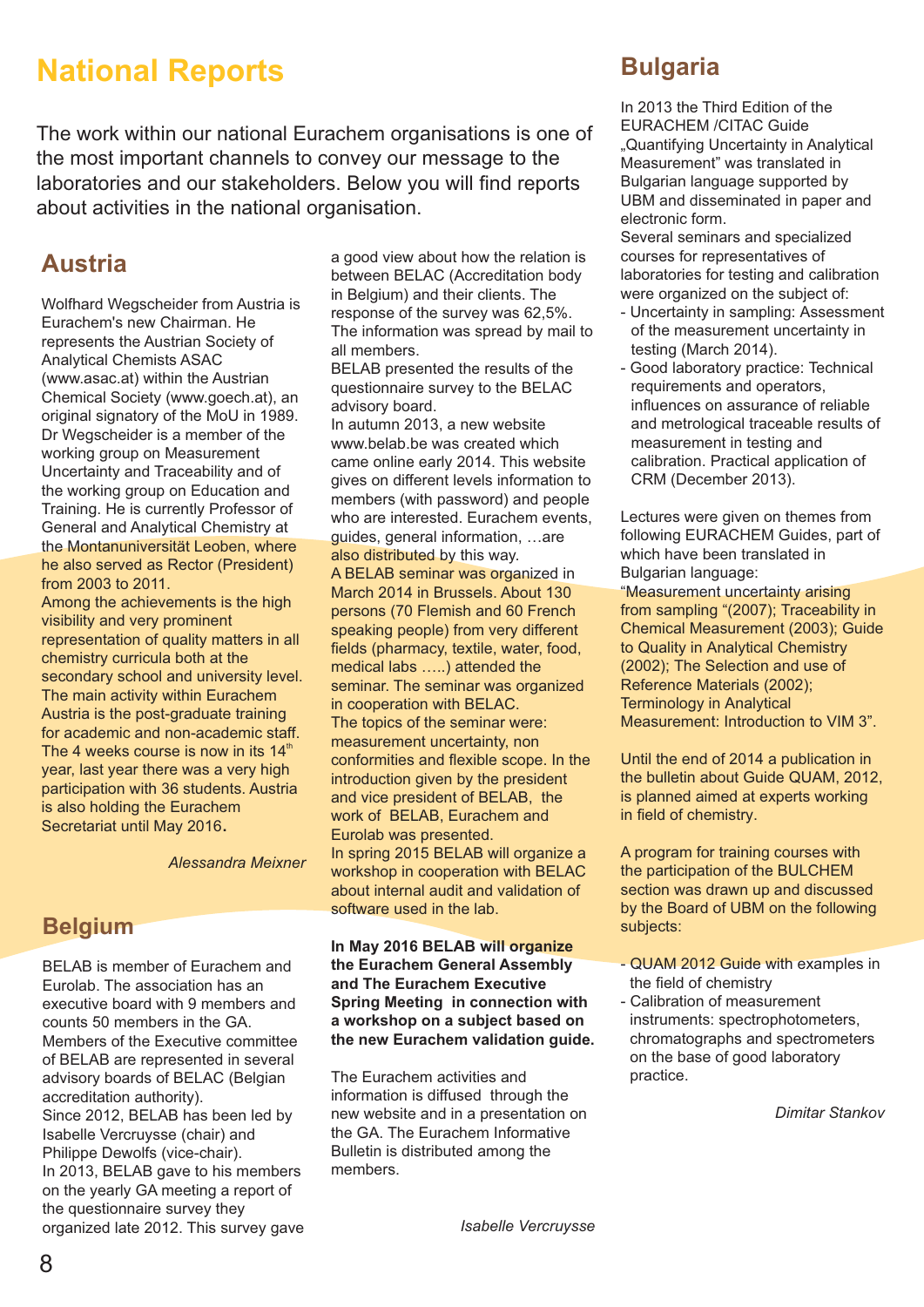# **Cyprus**

An ad-hoc committee was established with the task to revise the EA-4/10 "Accreditation for Microbiological Laboratories". This document was drafted by Eurachem more than ten years ago and following a decision by EA, Eurachem was asked to revise and publish it as its own document. In December 2013, after the submission of comments by the national Eurachem committees, the Eurachem Guide entitled "Accreditation for Microbiological Laboratories" (second edition) was published. It has been decided that the Cyprus Eurachem Committee, operating under the umbrella of the Pancyprian Union of Chemists (PUC), is restructured to ensure more efficiency and to encourage the involvement of more experienced people working in laboratories and the universities as well of young colleagues. To this end, after a proposal for the formation of a Division on Quality Assurance that was approved by the last General Assembly of the PUC in March 2014, further steps were taken to realize the aforementioned task. Up to 30 people working in both public and private laboratories and the academia actively expressed their interest in participating. It is quite important that young colleagues have already joined the effort. After two meetings held in May and June, a detailed plan for coming activities has been drafted. Emphasis is given to training and awareness activities, use of communication and information means and wider involvement in the activities of Eurachem.

*Kyriacos Tsimillis*

# **Czech Republic**

During 2013-2014, Eurachem Czech Republic was involved in the following activities:

In autumn 2013 due to requests from laboratories we again arranged a six days course *"Quality Manager in Chemical Laboratory*". This course took place in Prague with the support of the Czech society for quality and with seven lecturers from Eurachem-CZ and two independent experts. In January 2014 we organised a three days TrainMiC© event in Bratislava with 25 Slovak participants from academia.

The translation of the 3rd edition Eurachem/CITAC *Guide Quantifying Uncertainty in Analytical Measurement* into Czech language was successfully completed and will be shortly published as volume No 19 of our series called Qualimetrics. Our organisation has issued two Newsletters with 8 pages of text for our members in 2013-14. The Summer edition informed readers about the new edition of ISO 15189 as it was published in Czech. The Winter edition 2014 focused on the newly translated ISO Guide 34. Our newsletters also bring information about local events and future developments.

Our webpage, www.eurachem.cz, is a tool for dissemination of up-to-date information. This year two new leaflets were published and are freely accessible. Both of them are translations of Eurachem leaflets into Czech.

Members of the Executive Committee of EURACHEM-CZ closely cooperate with Czech Institute for Accreditation, the Czech Metrological Institute, and EUROLAB-CZ.

*David Milde*

#### **Denmark**

Eurachem in Denmark is nested in the Network for Analytical Chemistry within Eurolab Denmark and has about 110 individuals from about 70 member institutions/companies signed up. The network is facilitated by our technical secretariat (and the board) in terms of arranging meetings providing the members with information of interest and relevance for analytical laboratories and appointing representatives among the members for advisory groups within DANAK (the Danish Accreditation Body), steering committees of reference laboratories etc. We have only had one formal meeting during November 2013 on the subject "Developments within Method Validation".

The meeting was mainly based on two activities in the area: The ongoing work on revision of the Eurachem Guide "Fitness for Purpose…"and parallel work in a Danish working group on revising an older DANAK guideline on the subject. The meeting was very well attended, and gave a lot of useful feedback from the participants in terms of relevant questions and experiences from practical work on method validation in the laboratories.

One of the important activities for Eurolab Denmark is representing the accredited laboratories towards our Danish Accreditation body, DANAK. Our organization is appointing members for the various advisory groups within DANAK, where especially one related to Environmental Testing and another related to Food Testing is of big relevance for our Network for Analytical Chemistry. Our representative is holding the chairmanship in the Environmental Advisory Group at present, and we are working deliberately on setting up relevant agendas for the meetings

and initiate relevant discussion for improving the accreditation practices in the area.

During 2013 our members attached to the Network for Analytical Chemistry were contacted a number of times for comments on drafts for new laws suggested as part of our regulatory system in Denmark related to activities in analytical laboratories. Especially a revised regulation on Quality Assurance related requests for laboratories doing work related to monitoring of our environment was issued during the year, and comments from a number of our members contributed to a more adapted – and realistic – wording in the revised regulation. In relation to this particularly the guidance – and additional discussions – from Eurachem in handling of uncertainty related to bias proved very useful. So directly or indirectly Eurachem has been alive and kicking among analytical laboratories in Denmark in 2013.

*Lorens P. Sibbesen*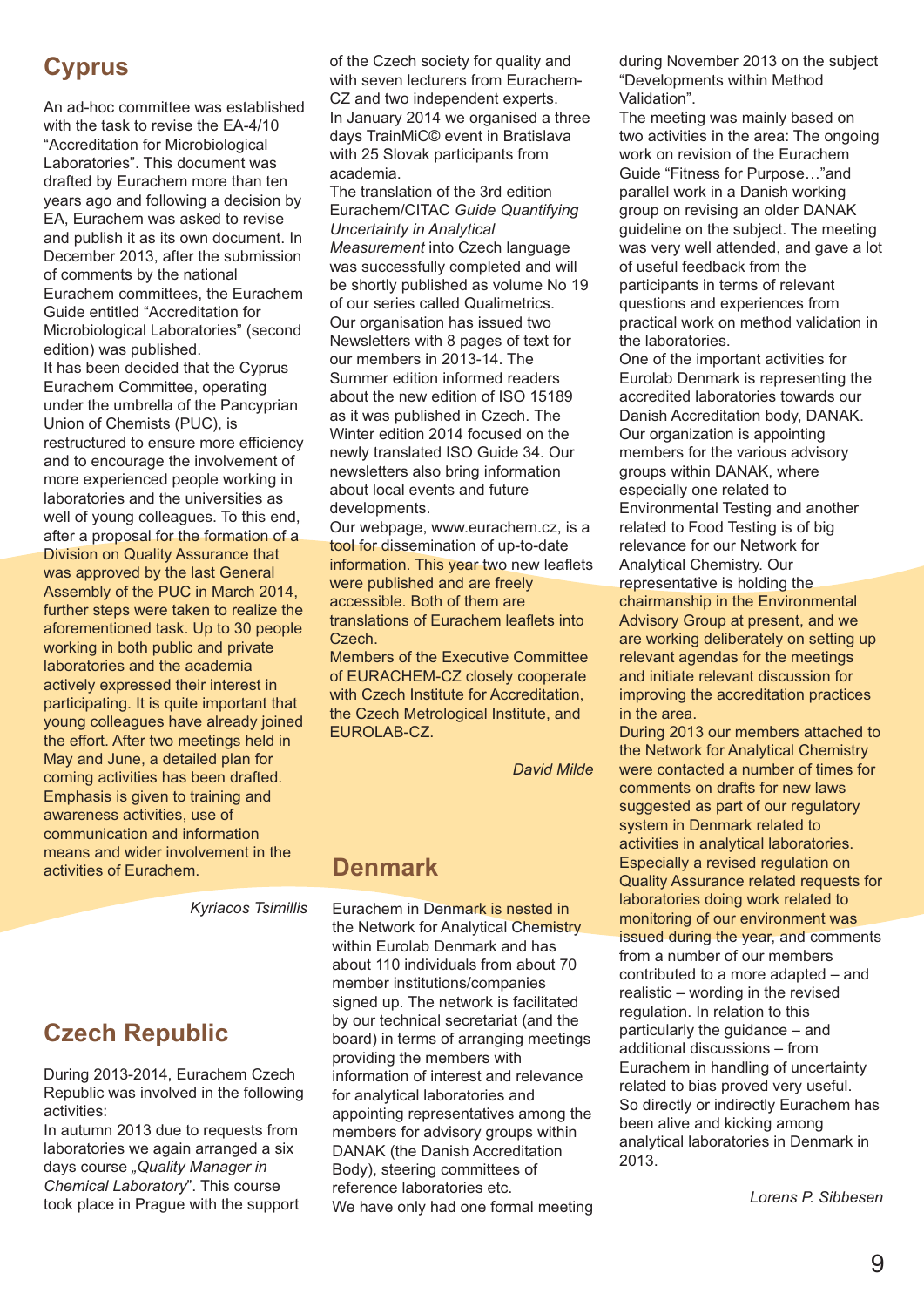# **Estonia**

In 2013, Estonia joined Eurachem and Eurachem activities in Estonia are coordinated by the Estonian Environmental Research Centre (EERC). The two national representatives are Riin Rebane from EERC and Ivo Leito from University of Tartu.

This year many activities were aimed at starting a stronger Eurachem community in Estonia: establishing a webpage with all the most important info about Eurachem translated into Estonian (http://www.klab.ee/firma/eurachem/) with links to different guidelines and events.

In addition, a small survey was conducted which helped to spread information about Eurachem and also combine a list of interested laboratories for further discussions (about 30 laboratories). The survey showed that 80% of the organisations have heard about the Eurachem and the main interest areas are validation, uncertainty and proficiency testing. In addition, a tutorial review article for LC-MS method validation is being written with the participation of Riin Rebane and Ivo Leito, also containing the info about the Eurachem validation guideline. A validation course mostly based on the Eurachem validation guideline was organized in May 2014. Multiple Eurachem drafts of documents have been given feedback to and PT leaflet was translated into Estonian. Ivo Leito participates in the work of the Eurachem Measurement Uncertainty WG and specifically in compiling the leaflet on bias correction (together with Bertil Magnusson). Indirectly related to Eurachem, a Massive Open Online Course (MOOC) "Estimation of measurement uncertainty in chemical analysis" has been set up and its first edition has successfully run during March 03 - April 13, 2014. The course eventually had 270 participants from more than 40 countries. 141 participants successfully completed the course, making the completion rate 52%.

**Finland**

Finntesting Association is an umbrella association for Eurachem Finland and Eurolab Finland. The association has 30 company members and 27 individual members. Finntesting Association has an executive board with 10 members. Finntesting Association has nominated members in the Eurachem Executive Committee, in the Eurachem General Assembly, and several Eurachem Working Groups.

In 2013 Finntesting Association organized the Eurachem annual meeting during which a two-day Finntesting/MIKES/Eurachem workshop on Quality Assurance of Measurements from Field to Laboratory was held. The 45 participants of the workshop were from 12 countries. There were two main subjects in the workshop including a poster session and discussions: challenges related to onsite/on-line measurements and challenges on nanotechnology. The participants considered the scientific programme important and interesting according to the results of the questionnaire made. Finntesting Association encouraged two students by delivering them awards based on student's meritorious thesis where quality assurance aspects had been taken into account. The Association also recognized Christina Waddington-Waldén from FINAS for her successful work in the field of accreditation nationally and internationally during many decades.

*Finntesting Association*

### **Germany**

In November 2013 EUROLAB-D organised a successful second TrainMiC seminar at BAM in Berlin. As decided by the General Assembly of EUROLAB-D, the transfer of the Secretariat from BAM Federal Institute for Materials Research and Testing to another member (VMPA, Association of Materials Testing Institutes) was prepared in 2013 and came into operation on 1 January 2014. According to a contract between EUROLAB-D and VMPA, the new Secretariat will perform all administrative tasks while BAM will continue to support the work of EUROLAB-D concerning substantive issues and the management of the Technical Committees.

A new website is under preparation and will be launched before the next General Assembly which will take place on 6 June 2014 in combination with a colloquium. Among others the website will provide topical information of EUROLAB and EURACHEM, e.g. the EURACHEM Guides and leaflets and, if available, their German translations. Recently German

translations of TROLL Book and TAM were finished.

EUROLAB Germany is organising the 8th International Workshop on Proficiency Testing in Analytical Chemistry, Microbiology and Laboratory Medicine, which will take place from 6 - 9 October 2014 in Berlin. In the meantime the second circular was prepared and disseminated and published on the workshop website

(www.eurachempt2014.de). Abstracts for short presentations and scientific posters can be submitted via this website by 31 May 2014. Notification of acceptance by the Scientific

Committee will be done by 15 July 2014. Some sponsors were found to support this event and some organisations registered as exhibitors. We will need further the full support of all EURACHEM organisations for promoting this workshop in order to make it as successful as its predecessors.

*Eurolab Germany*

*Riin Rebane*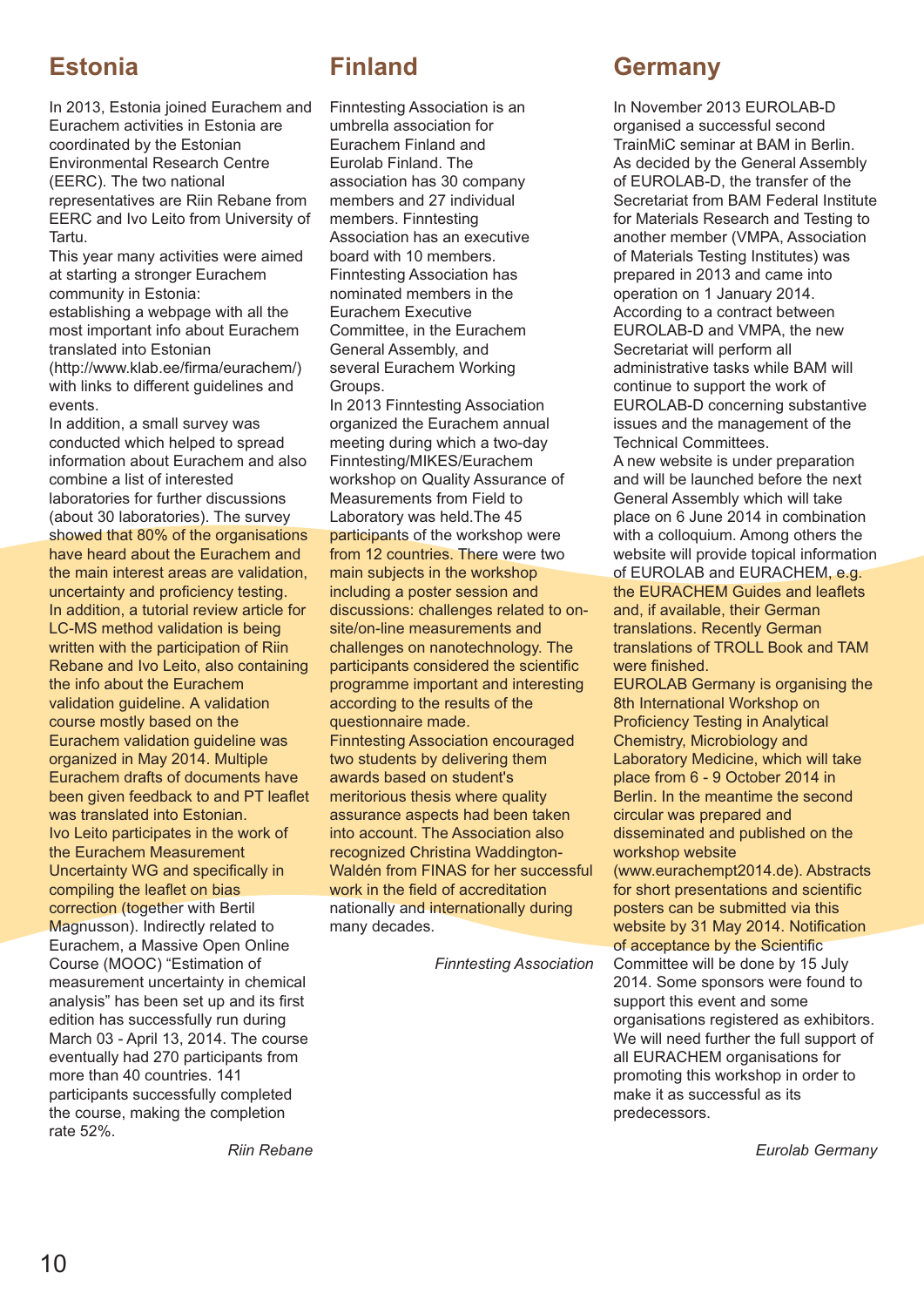# **Ireland**

The Eurachem Analytical Measurement Competition (EAMC) is held annually and the event is organised and run by EAMC Committee, Eurachem Ireland Secretariat and by the host IT / University. The competition continues to thrive and engender support throughout the chemistry education community and is largely self supported.

This year's EAMC competition was hosted by Limerick Institute of Technology. Twenty two teams from eleven colleges took part. The teams had to carry out an acetylsalicylic acid analysis by back titration and an estimation of iron by UV-vis spectrophotmetry using 1,10 phenanthroline.

The winning team was from Waterford IT and the runners up from IT Carlow and Dublin City University.

This year's judges were Ray Leonard formerly of Loctite Henkel Ireland, Tom Hannigan from the Forensic Laboratory and Darragh Cunningham from the EPA.

The plaques for the winners were replaced by engraved glass plates on a wooden plinth, still featuring the Newgrange lightbox logo that is allied to the competition.

Sponsors include Institute of Chemistry of Ireland, Royal Society of Chemistry Analytical Trust Fund, EPA, Masontech, Pharmachemical Ireland. The expenses for the teams and their mentors are paid with support of the Association of Heads of Schools of Science. The student bursaries are paid by Eurachem Ireland. Marie Walsh of LIT passed the Chairmanship of the EAMC Committee to Ray Benson, IT Carlow, which will host next year's event.

*Seán McGowan*

# **Italy**

Eurachem in Italy is jointly supported by the National Institute for Research in Metrology (INRIM), the National Institute of Health (ISS) and the National Institute for Environmental Research and Protection (ISPRA). Its activity is aimed to promote the implementation of metrology concepts by analytical scientists and is carried

out through the dissemination of relevant information, the organization of training events, the contribution to guidance documents and their translation in Italian. The same organizations and the Istituto Zooprofilattico Sperimentale del Piemonte, Liguria e Valle d'Aosta also support the EC JRC IRMM Programme TrainMiC "Training in Metrology in Chemistry" (www.trainmic.org).

The latest developments in Eurachem activities were highlighted at the 3rd Joint Workshop of the National Reference Laboratories for Heavy Metals in Food, Heavy Metals in Feed and Additives in Feed, held in Rome on the 29 and 30 October 2013. Information on the latest Eurachem workshops was presented and the participants were addressed to the materials available on the Eurachem website for further details. An update was given on the revision of Guides, including completed projects (Accreditation for Microbiological Laboratories, 2013), on-going revisions (Traceability in Chemical Measurement and The Fitness for Purpose of Analytical Methods) and coming projects (Guide to Quality in Analytical Chemistry: An Aid to Accreditation) with an invitation to those interested to come forward. Participants received copies of the Eurachem Newsletter and of Eurachem leaflets.

In February 2014, a TrainMiC training event on "Validation of test methods and measurement uncertainty evaluation" was held for 16 members of staff at ISS.

The translation in Italian of the Eurachem Guide "Terminology in Analytical Measurement" has been completed and is available on-line free of charge, as a National Institute of Health Report (Rapporti ISTISAN 13/41, www.iss.it) as well as on the Eurachem website. In addition, the leaflet on "How can Proficiency Testing help my laboratory?" produced by the PTWG was translated in Italian. Eurachem events, such as Eurachem Workshops, were promoted through the distribution of announcements and links to mailing lists and their publication on the organizations' websites. Eurachem Italy contributes to the Eurachem Working Groups on: Education&Training, Proficiency Testing and Method Validation and to

the joint EA-Eurolab-Eurachem WG Proficiency Testing and Accreditation. A two-days meeting of the Method Validation WG was hosted at ISS (Rome) in January 2014.

*Marina Patriarca*

# **Poland**

Presently 77 laboratories are members of the Eurachem-PL Section of Polish Chemical Laboratories in the Club of Polish Testing Laboratories, POLLAB.

Since 18.12.2013 Eurachem-PL has been lead by Andrzej Brzyski (chair), Ewa Bulska (vice-chair), and the section secretariat is hosted by secretariat POLLAB.

The Section was established in 1992, and is one from 9 sections of the Club of Polish Testing Laboratories POLLAB.

Members of the Section are involved in the organization of symposia organized every year by POLLAB. The main topic at the XIX POLLAB Symposium (2013) was "Managing measurement results in a testing and calibration laboratory". The symposium was attended by over 400 participants in two rounds. We organized also special section's meetings, including invited lectures dedicated to selected subjects. In 2013 there were two meetings, where participants discussed about "PT/ILC programs and requirements of accreditation". We also organized 2 rounds ILC programs in 2013.

In 2014 Eurachem-PL intends to continue the present policy to support laboratories. The members will attend the POLLAB Symposium, section meetings and new ILC/PT programs.

*Andrzej Brzyski*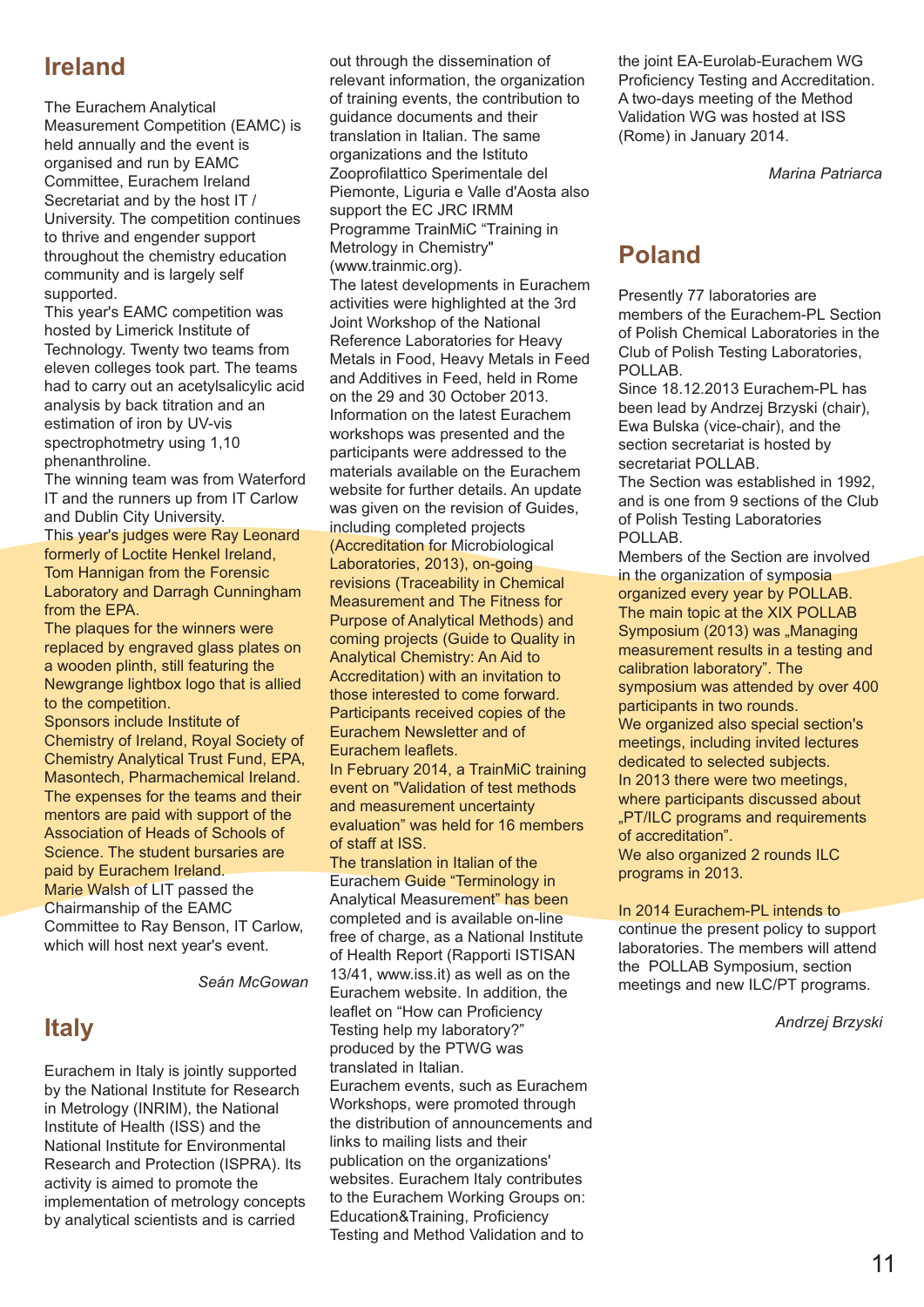## **Romania**

EURACHEM Romania recorded active members from the following institutions:

- teaching staff from universities (University of Bucharest, Politehnica University of Bucharest, Transylvania University of Brasov, Ovidius University of Constanta, University of Iasi, Technical University of Iasi etc.)
- researchers from various research institutes (INCDSB, ICECHIM, INMR etc.)
- specialists from national and/or local agencies for environmental monitoring, for public heath, from national accreditation body (RENAR)
- practitioners from specialized and accredited laboratories

The main activities of EURACHEM Romania Association in 2013 were:

- the annual FORUM and the General Assembly
- EURACHEM Informative Bulletin no.17 (11 pages)
- Translation of VIM-3
- Translation of 3rd edition Eurachem / CITAC *Guide Quantifying Uncertainty in Analytical Measurement* into Romanian language
- Continuous development of the web site http://www.eurachem.ro in order to assure a constant and dynamic information of our collaborators.

New activities are oriented towards sustaining the young generation to come forward to science, organizing professional contests for students. In November 2013 the Professional Students' Competition - Analytical and Co-ordinative Chemistry, was held.

Members of EURACHEM Romania are in specialized panels involved in the evaluation activities of RENAR, the Romanian Accreditation Association. They are also cooperating with the National Metrological Institute. Common efforts to attract material resources are being supported by RENAR, the Romanian Accreditation Association and local companies developing activities in analytical instrumentation area.

*Gabriel-Lucian Radu*

# **Russia**

There are more than 300 thousand analytical chemists in Russia. On behalf of them we congratulate Eurachem on the anniversary. The whole year stood under the sign of change associated with the reversal of the legal basis. Since July 1, 2014 the entire field of conformity assessment and accredited laboratories will work under a new document. End of last year, the President of Russian Federation signed the "Accreditation in the national system of accreditation" law. The reforming of the accreditation system in Russia is carried out with the support of colleagues from the European Union. The success of the Russian system of accreditation reform will appear in a growing trust towards analytical results of our national laboratories and to the real possibility of establishing a free trade area from Lisbon to Vladivostok. One of the main metrological centers of Russia is the Ural Scientific Institute of Metrology- www.uniim.ru. Special mention should be made of the important role of the Proficiency Testing Working Group for the purposes of assessment of the technical performance of measurement and testing laboratories in Russia. The UNIIM Working Group proposed to the SAWG CCQM to organize a comparison in the field of measurements of porosity characteristics (specific adsorption, surface area, specific volume and pore diameter). Primary pilot comparisons will be organized for not only national metrology institutes, but for other organizations having skills and experience in this area. Those wishing to participate may send an application to: 251@uniim.ru. Common interests and issues of analysts in the industry of precious metals led to a necessity for a development of a branch-wise reference materials service of precious metals and alloys. Please contact the Ekaterinburg non-ferrous metal processing plant gorbatova@ezocm.ru for information. The Association of Analytical Centers of Russia "Analitica" offered to open a special page on the own portal that is devoted to activities of the Eurachem in the Russian language.

# **Slovakia**

The main activity of EURACHEM Slovakia (ES) is the transfer of information from the Eurachem resources to the analytical laboratories in the Slovak Republic (SR) and increasing the professional level in the SR.

This transfer is realized by translating some guides from English into Slovak language and by organizing professional seminars on current topics for people in quality control and metrology and especially for accredited bodies of SR. During these seminars participants are acquainted with activities and professional events organized by working groups of the ES. The Slovak Accreditation Body accepts these professional seminars as a one of the forms of staff training of accredited bodies.

Over the last year ES has organized two seminars, one on metrological traceability of chemical measurements, the second one was focused on ensuring the quality of the measurement results in the testing laboratory - Evaluation of Experimental Data in Qualitative Analysis. Participants obtained all material in electronic form. Among it was the third revised edition of Quantification of Uncertainty in Analytical Measurement in Slovak language.

Recently there has been a significant shift in membership of ES. In part it was related to organizational changes in the Slovak Institute of Metrology, in the Slovak National Accreditation Service and due to the departure of some members from the mentioned institutions. A result of these changes was the absence of our

representatives at the Annual Meeting in 2013. In the first quarter of 2014,

there has been a reorganization of the ES Committee. The chairman of the ES became Dr. Pavel Májek from Institute of Analytical Chemistry**,** Faculty of Chemical and Food Technology, Slovak University of Technology in Bratislava and Dr. Zuzana Ďurišová from the Slovak Institute of Metrology is the secretary. Both members of the ES will be representing the ES externally including EURACHEM Annual Meeting.

> *Pawel Májek Zuzana Ďurišová*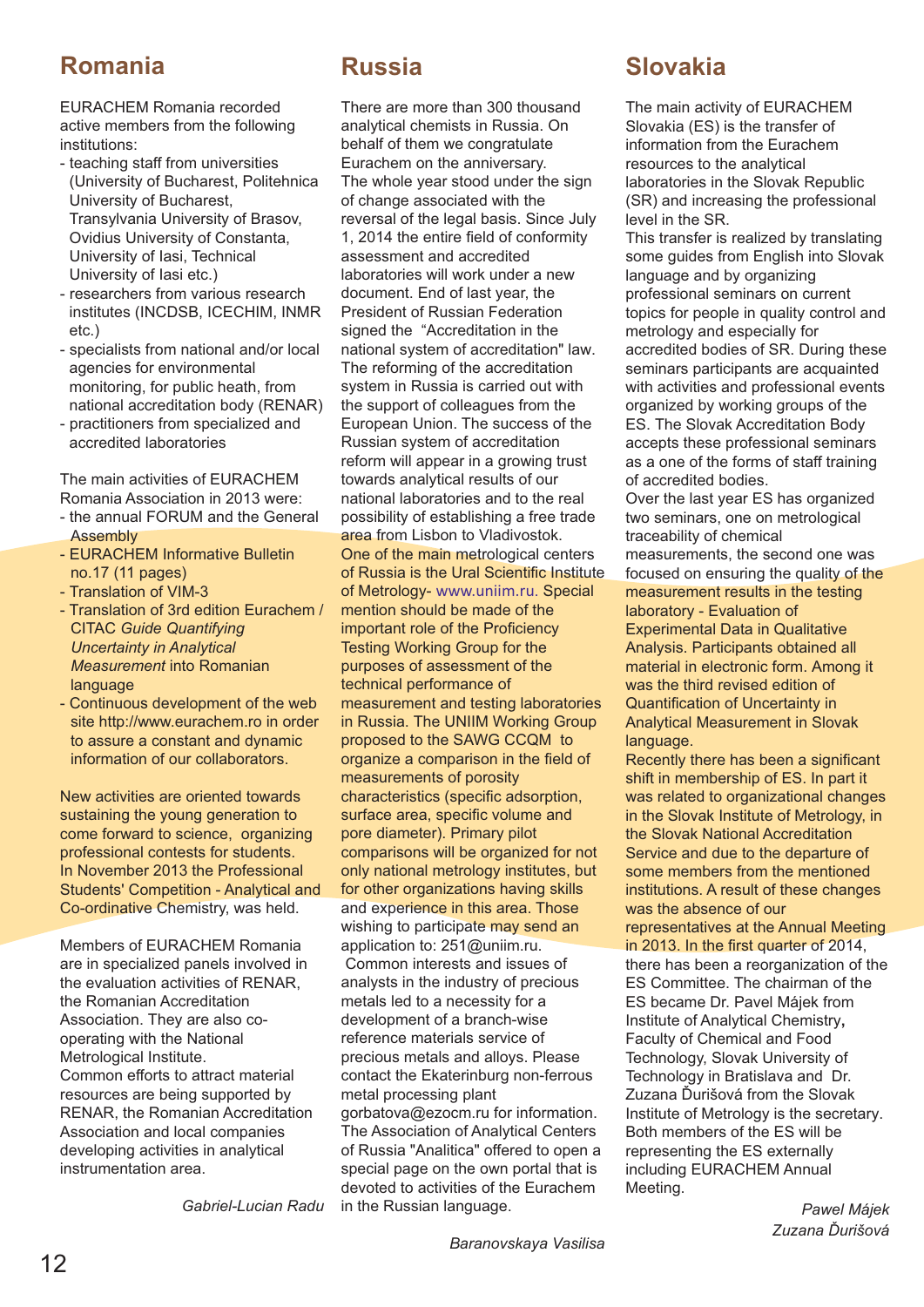# **Spain**

During 2013, Eurachem Spain has been involved in the following activities:

1. Working Group Validation of Methods: attended meeting in Helsinki to prepare the Guide for single validation of chemical methods. 2. Working Group of Education and Training : attended meeting in Helsinki to review survey results on training provision and needs for metrology in chemistry and biochemistry in testing laboratories, as well as the translation of the VIM, Quality Assurance bibliography and the revision of 'Guide

to Quality in Analytical Chemistry: An Aid to Accreditation'. 3. Review and comments for the

Guide of Accreditation for Microbiological Laboratories. 4. Eurolab Spain has upgraded its website to include the link to Eurachem website.

5. Final translation of technical paper Nordtest 567 on quality control in analytical laboratories.

6. Translation leaflets: Use of uncertainty information in compliance assessment and Pre- and Postanalytical Proficiency Testing. 7. Speech at the IELAB Conference

on internal quality control - December 2013 Barcelona-Spain.

8. Spread Eurachem activities and workshops throughout Eurolab Spain Members, the Regional Net of Public Laboratories in Madrid and the Spanish Society of Analytical Chemistry.

9. Spread information about Eurachem activities into the monthly Newsletter of Eurolab Spain.

10.Training courses performed (18): - Management and Technical

Requirements of ISO 17025: 4 - ISO 17025 audits: 2

- Quality Assurance: 5

- Uncertainty estimation: 4 (one of them about microbiology testing)

- Equipment calibration: 1
- Validation of methods: 1
- Reference materials: 1

11.Collaboration with the National Body Accreditation (ENAC) in the reviewing of Document for validation of microbiological an the Selection of testing methods

# **Sweden**

In Sweden we have a joint national Eurolab and Eurachem organisation with 26 members representing over 100 companies.

We take active part in the following work:

- Eurachem and Eurolab working groups
- The laboratory committee of EA and ILAC
- The ILAC accreditation committee
- The advisory board of the Swedish accreditation body, Swedac

During 2013 we held 2 member meetings focussing mainly on accreditation and measurement quality issues such as:

- Calibration new demands due to ILAC P10
- **Validation** 
	- · How to deal with and follow up wrong reporting to clients
	- **Review of contracts**

We also held the Eurachem

secretariat during 2013.

*Bertil Magnusson and Magnus Holmgren*

# **Turkey**

The training group in the Chemistry Group Lab in UME in collaboration with EC JRC IRMM Programme TranMIC has organised a trainMIC training event in Gebze/Kocaeli (19th-20th of December 2013), covering a variety of topics. The course was attended by 24 participants. The presentation were given in Turkish by the TrainMIC trainers from Turkey. In addition training on method validation and uncertainty in chemical measurement was organised in UME on 6th-10th of May 2013, 12th-16 th of November 2013, and 9th-10th December 2013. The training course, which included lectures, practical exercises and learning evaluation, was attended by 44 participants.

Eurachem leaflets were translated to Turkish language; Proficiency testing leaflet : "How can proficiency testing help my laboratory" and Compliance leaflet: "Use of uncertainty information in compliance assessment". The translation of the "Quantifying Uncertainty in Analytical Measurement" quide into Turkish is in progress.

EURACHEM Turkey contributes to the Eurachem WGs: Education & Training. Uncertainty and Traceability and Method Validation.

Several lectures were presented in conferences covering the following topics : "External quality control and proficiency testing", "Uncertainty in chemical measurement", "Method validation and measurement uncertainty in chromatography, "Method validation and measurement uncertainty in ICPMS, "Method validation and measurement uncertainty in IC techniques", "The importance of use and production of SRM" at the 1st national laboratory accreditation and safety semposium on 16-18 May 2013 in Istanbul.

"Method validation and measurement uncertainty in determination of Aspartame in drug" at the chemistry of drug conference on 29-31 March 2013 in Antalya/Turkiye.

"The Importance of Metrology in Chemical Measurements", at the 2nd Congress of International Association For Forensic Science Institutes "Challenges In Forensic Sciences", on 23-26th October 2013, Istanbul/Turkiye

"Production and Certification of Reference Material For Aflatoxin In Dried Fig: Feasibility Study", at the Eurofoodchem XVII conference, 07- 10 May 2013, Istanbul/ Turkey

"Primary Level pH Measurement System and Uncertainty Estimation'', at the 10th International Electrochemistry Meeting, 4-8 September 2013, Konya/Turkey

*Mine Bilsel*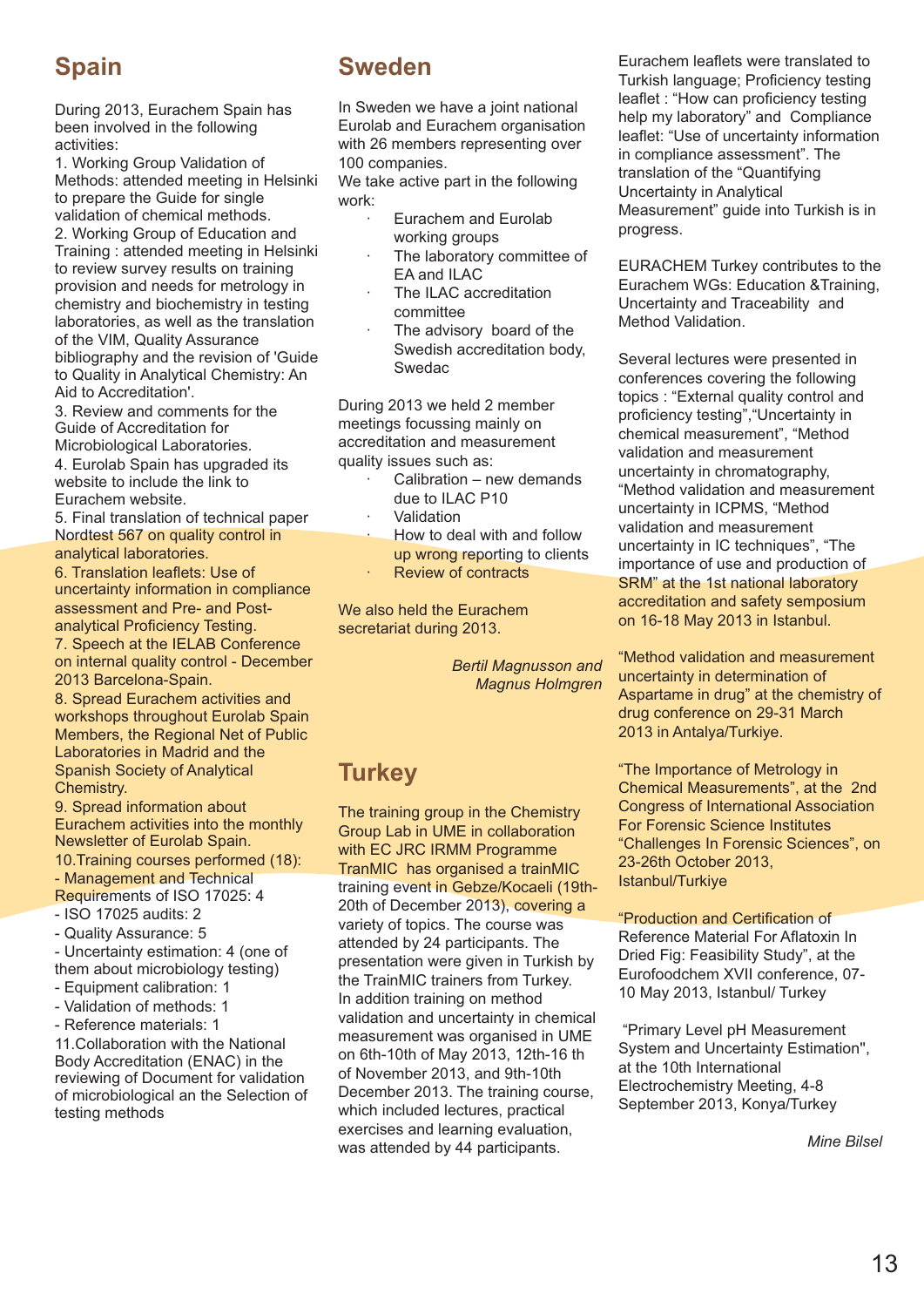# **Ukraine**

In November 2013 a workshop *Safety and Quality of Food Products* was held under the auspices of the Ministry of Agrarian Policy and Food of Ukraine.

Different aspects of food products testing were considered, including legislation and normative documents.

Among others, Eurachem Guide *Terminology in Analytical Measurement – Introduction to VIM 3* and its translation were presented.

A Draft translation of the Eurachem leaflet *How can proficiency testing help my laboratory?* into Ukrainian was prepared and sent to Eurachem for publication.

*Ovsiy Levbarg*

# **United Kingdom**

Eurachem activity in the UK is coordinated between the Analytical Methods Committee of the Royal Society of Chemistry (AMC), and through LGC, who lead the UK Chemical and Biological Measurement programme. The AMC (http://www.rsc.org/ AMC/) has sub-committees concerned with sampling uncertainty/sampling quality, statistical methods and validation [of analytical methods] all of which complement interests and concerns of Eurachem. The AMC continues to publish Technical Briefs which reach all members of the analytical division of the RSC and are on-line for all to access and use: Briefs can be found by following the 'Technical Briefs' link at http://www.rsc.org /AMC/. Topics for recent Technical Briefs include "Checking the quality of contractedout analysis", "Experimental design and optimisation (4): Plackett-Burman designs", "What causes most errors in chemical analysis?", "An introduction to non-parametric statistics" and "Estimating sampling uncertainty – how many duplicates are required?" Members of the AMC regularly receive the Eurachem Newsletter and information on Eurachem activities. Activities associated with the UK Chemical and Biological Measurement programme are described on the programme website at http://www.nmschembio.org.uk/. Activities of particular interest to Eurachem in the year ending May 2013 include a range of training courses, including courses on measurement uncertainty, analytical method validation, method validation for biologists, statistics for analytical chemists and design of experiments. The programme also provides guidance documents and reports; these can be found on the website above. The most recent are the "Guide to achieving reliable quantitative LC-MS measurement" and the new "Good Practice Guide for the application of Quantitative PCR (qPCR)"

Eurachem UK members have also contributed actively to the Eurachem PT working group, E&T working group, Measurement Uncertainty and Traceability and Validation working groups.

*Steve Ellison*

# **NEWS \* NEWS \* NEWS \* NEWS**

# **Massive Open Online Course (MOOC) on measurement uncertainty estimation**

During Mar 03 - Apr 16, 2014 the MOOC "Estimation of measurement uncertainty in chemical analysis" (sisu.ut.ee/measurement/) was offered by the University of Tartu. The course eventually had 270 participants from more than 40 countries. 141 participants successfully completed the course, making the completion rate 52%, which is very good for a MOOC, especially one that has quite difficult calculation exercises.

The participant feedback was very positive and we are glad that evidently we were able to offer something that is really needed by people who do chemical analysis in their everyday work, as many of our participants \*do\*. The participants were very active and asked lots of questions. These were often very much to the point and addressed things that are really important to analysts in their everyday work. The course had several forums (general and by topic) and the overall number of posts to \*forums\* during the course period reached beyond 300! (overall number containing posts from participants and teachers).

This active participation made teaching this MOOC a great experience also for the teachers. The discussion threads gave a lot of added value to the course and some of them triggered making important modifications to the course materials. It is planned to repeat this course again in spring 2015.

The course material is open to the public sisu.ut.ee/measurement/

*Ivo Leito University of Tartu*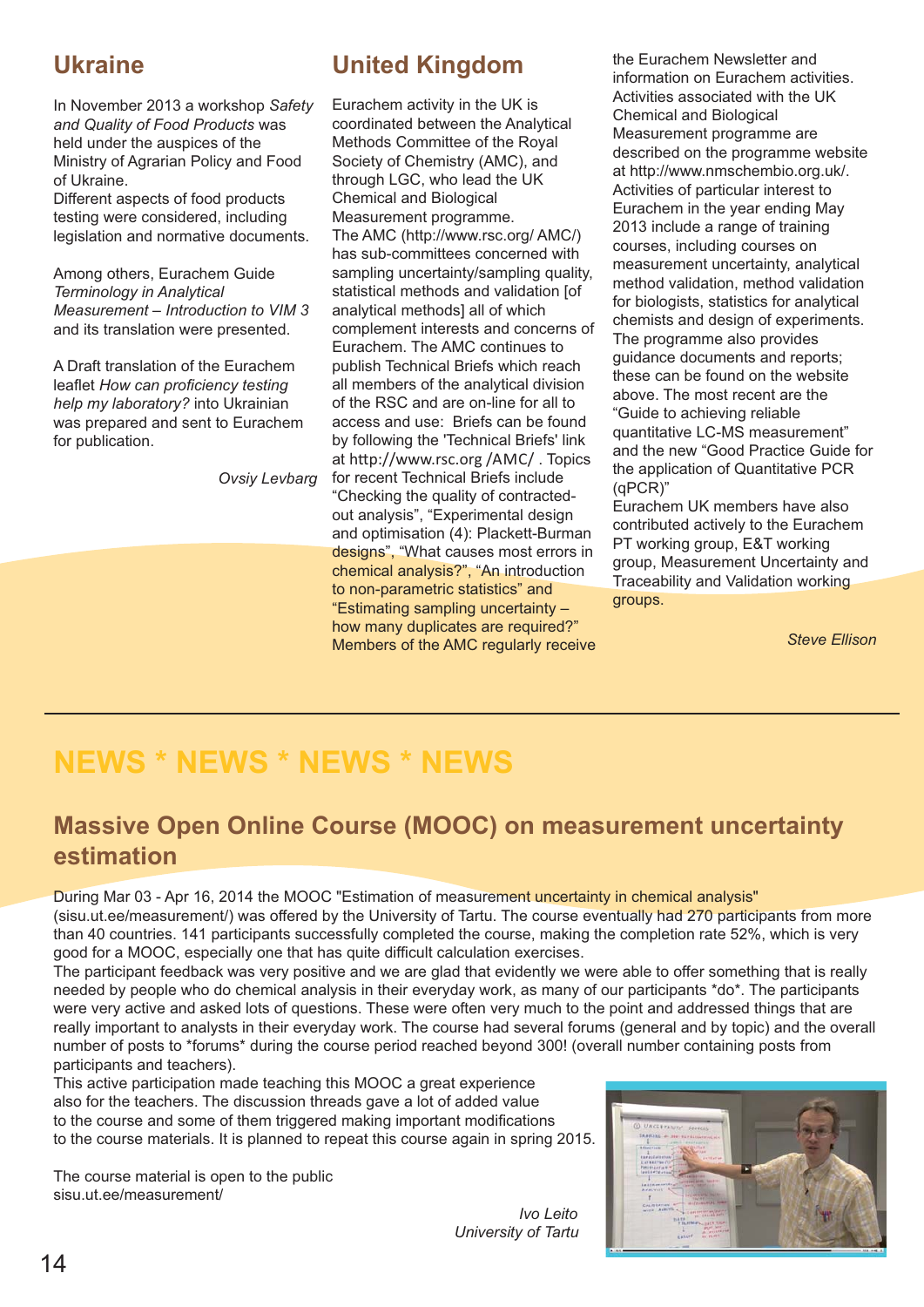#### **To Measure was a Pleasure, Casablanca**

The 7th edition of the Summer School, core activity of the EuroMaster® Programme on Measurement Science in Chemistry, http://www.msc-euromaster.eu/, took place between the  $27<sup>th</sup>$  of July and the 9<sup>th</sup> of August 2014 in Casablanca / Morocco.

The enthusiasm shared by our colleagues of the Ecole Superieure de l'Industrie du Textile et Habillement-ESITH, which housed the event, was decisive for choosing the location.

It has certainly been an experience in many respects for the teachers, but to the 40 European, Moroccan and Tunisian students selected to participate, this course represents a land mark in their careers. They were aware that this was a unique opportunity to benefit from active learning of a modern scientific perspective of Analytical Chemistry in a truly international environment. The Programme of activities has been organized along the Learning Objectives revised and updated according to the experience gained through the previous editions. Ten groups of four students started with an apparently trivial mission of measuring the salinity of the seawater from Casablanca beaches at ten different locations. The training aimed at measuring skills and data treatment and interpretation, traceability, validation and measurement uncertainty, and providing results of quality fit for the purpose of their intended use.

The already classical laboratory game of client-customer interaction was played too as well as the simulated The visit as auditors to an accredited laboratory. Multiple reports, presentations and written examination were progressively accomplished and assessed.

All the hard work by the experienced teachers and the effort to provide laboratory facilities paid off and one can be confident that an enthusiastic new generation of professionals will be capable of answering future needs of society.

It was not trivial, but after work, it was party time!

*Maria Filomena Camões MSC Coordinator*

# **NMKL Workshop, Copenhagen**



NMKL and Eurachem arranged a joint workshop on Measurement Uncertainty (MU) for Chemical Food and Feed Analysis, 29-30 September 2014 in Copenhagen, Denmark.

General aspects on MU, the relation between MU and bias, estimation of MU from sampling, estimation of MU in multi-component analytical methods and in non-destructive analytical methods were presented, as well as the fitness for purpose. compliance assessment and accessible online MU course and software.

The about 30 attendees were from Denmark, Finland, Iceland, Norway, Sweden and Slovenia. On the second day of the workshop, there were roundtable discussions. It became clear that most laboratories estimate MU, and some express MU when reporting the result, while others forward it only on request. Few laboratories correct routinely for any observed bias. However, if the bias could be attributed to recovery. several laboratories did include a correction. Some laboratories had experience in estimating MU from sampling.

NMKL gives a special thank to the Eurachem delegates Bertil Magnusson, Joakim Engman and Wolfhard Wegscheider for their effort and contribution to this workshop.

This was the first joint NMKL-Eurachem workshop, and based on the success, it should not be the last.

> *Hilde Skår Norli NMKL Secretary General*

# **CROLAB, Sibenik**

Crolab is the Croatian association of labs across Croatia, having about 189 labs as members, including their National accreditation body. In consequence attendance and interest in the conference were quite high. There were officials from the ministries - economy and technology, and also a Presidential Counsellor and a video with a greeting from zthe President of Croatia towards Crolab was given.

The presentation of Eurachem was on the first day of the conference. It was very well received and during the next discussions the "Klub" of Analytical Chemistry took the decision to join the Method Validation Working Group of Eurachem, with the declared intention to be actively involved.

It is a sad thing that hardly any Crolab participants can attend Eurachem conferences and workshops due to financial constraints. In order to overcome this I suggested to Crolab that it would helpful to try to organize a workshop or a training courses in Croatia in connection with an Eurachem General Assembly. The response was favourable and **it might be possible to organize the 2017 GA of Eurachem in Croatia** in connection with a workshop on a topic of local interest.

On the last day of conference I gave a presentation about the Lisbon GA. The Eurachem poster was put at the entrance of the conference room.

#### Jointly to this Conference Crolab held

their GA and a Forum on QA in Analytical Chemistry Laboratories as well. I had a chance to highlight the support that Eurachem could give in a short speech and emphasized the necessity for Crolab to come closer to Eurachem.

I do hope that Crolab will be present from now on on Eurachem activities. and there are good chances for Crolab to organize Eurachem GA 2017.

*Eugenia Eftimie Totu*